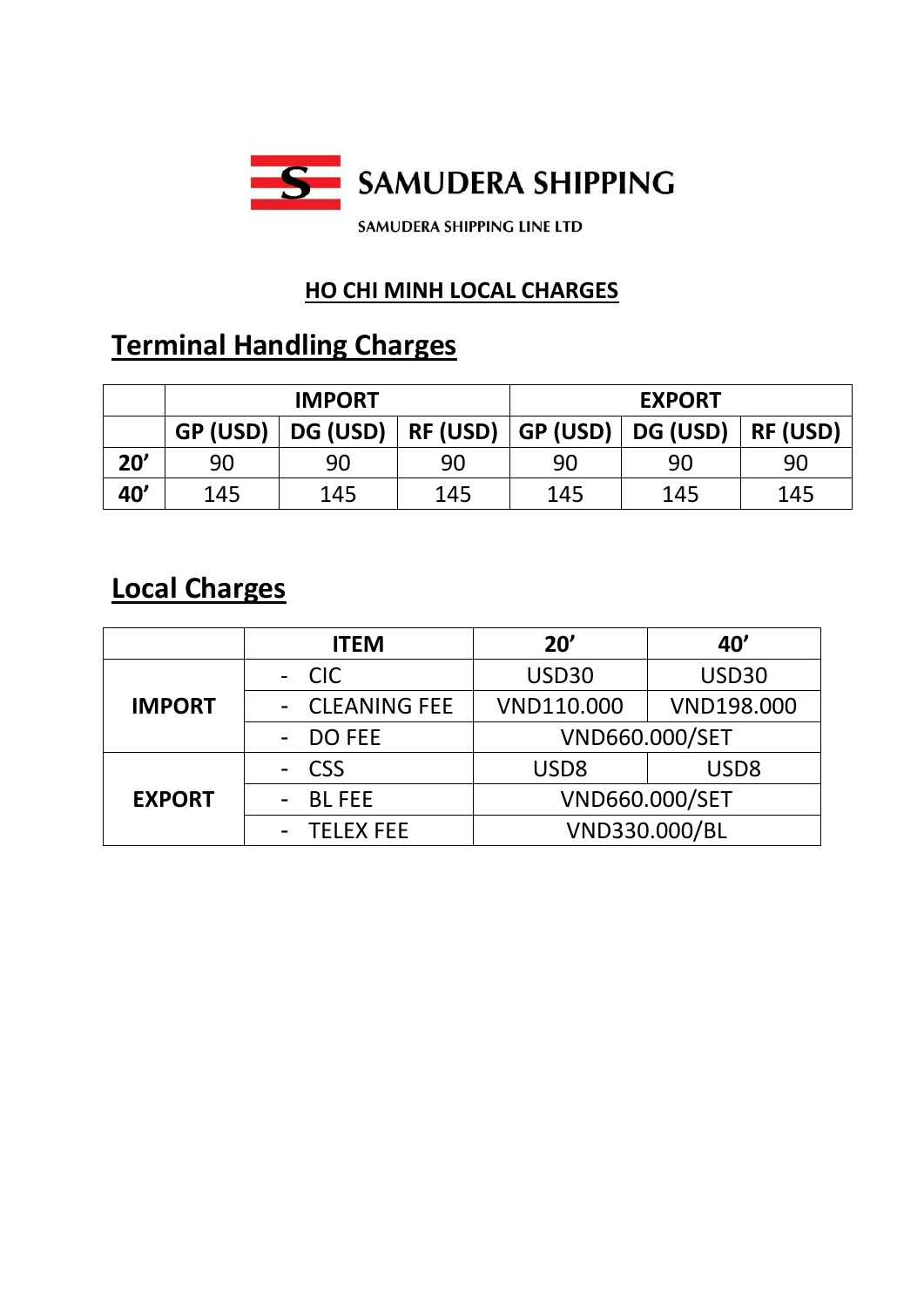

**SAMUDERA SHIPPING LINE LTD** 

## HAIPHONG LOCAL CHARGES

#### GP (IMPORT)

|                       | 20'                              | 40'            |  |
|-----------------------|----------------------------------|----------------|--|
| D/O FEE               | 500,000 VND/DO                   |                |  |
| <b>NORMAL WASHING</b> | 120,000 VND<br>60,000 VND        |                |  |
| <b>THC</b>            | <b>USD 105</b><br><b>USD 155</b> |                |  |
| <b>CIC</b>            | <b>USD 50</b>                    | <b>USD 100</b> |  |

#### GP (EXPORT)

|                 | 20'                              | 40' |
|-----------------|----------------------------------|-----|
| <b>DOCS FEE</b> | <b>USD 32.3 /UNIT</b>            |     |
| <b>THC</b>      | <b>USD 155</b><br><b>USD 105</b> |     |
| <b>SEAL</b>     | USD 6/ UNIT                      |     |

#### REEFER (IMPORT)

|                                  | 20'            | 40             |
|----------------------------------|----------------|----------------|
| <b>D/O FEE</b>                   | 500,000 VND/DO |                |
| <b>CLEANING CHARGE</b>           | <b>USD 15</b>  | <b>USD 22</b>  |
| <b>THC</b>                       | <b>USD 175</b> | <b>USD 202</b> |
| <b>CIS (CONTAINER IMBALANCE)</b> | <b>USD 100</b> |                |
| <b>SURCHARGE)</b>                |                | <b>USD 150</b> |
| <b>HANDLING CHARGE</b>           | <b>USD 50</b>  | <b>USD 50</b>  |

#### REEFER (EXPORT)

|                 | 20'                              |     |
|-----------------|----------------------------------|-----|
|                 |                                  | 40' |
| <b>DOCS FEE</b> | <b>USD 32.3 /UNIT</b>            |     |
| <b>THC</b>      | <b>USD 202</b><br><b>USD 175</b> |     |
| <b>SEAL</b>     | USD 6/UNIT                       |     |